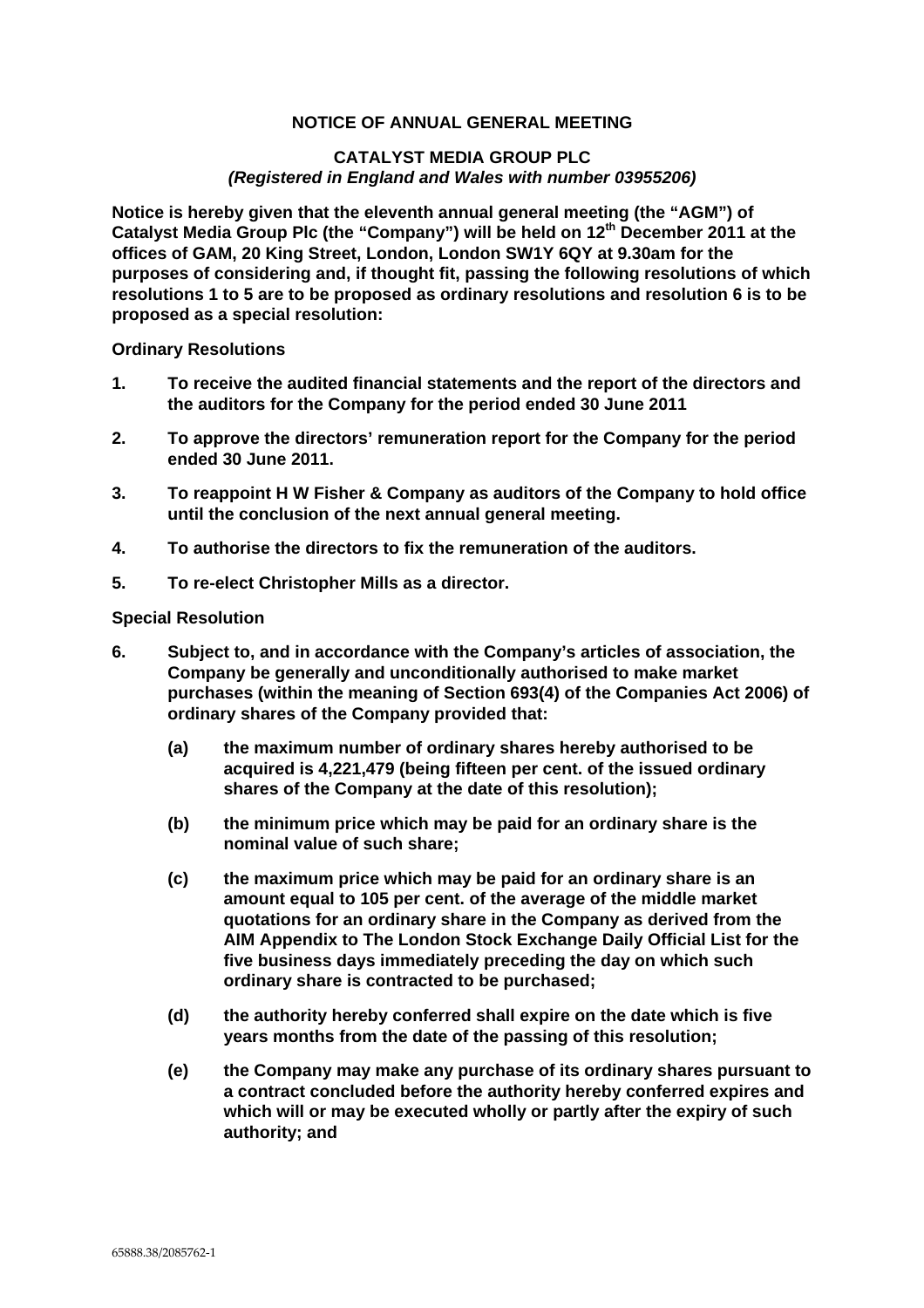**(f) all ordinary shares purchased pursuant to the authority conferred by this resolution shall be cancelled immediately on completion of the purchase or held in treasury (provided that the aggregate nominal value of shares held as treasury shares shall not at any time exceed ten per cent. of the issued ordinary share capital of the Company at any time).** 

**By order of the Board** 

**Michael Rosenberg Chairman Registered Office: Quadrant House, Floor 6, Thomas More Square, London** 

**E1W 1YW** 

**Date: 17th November 2011**